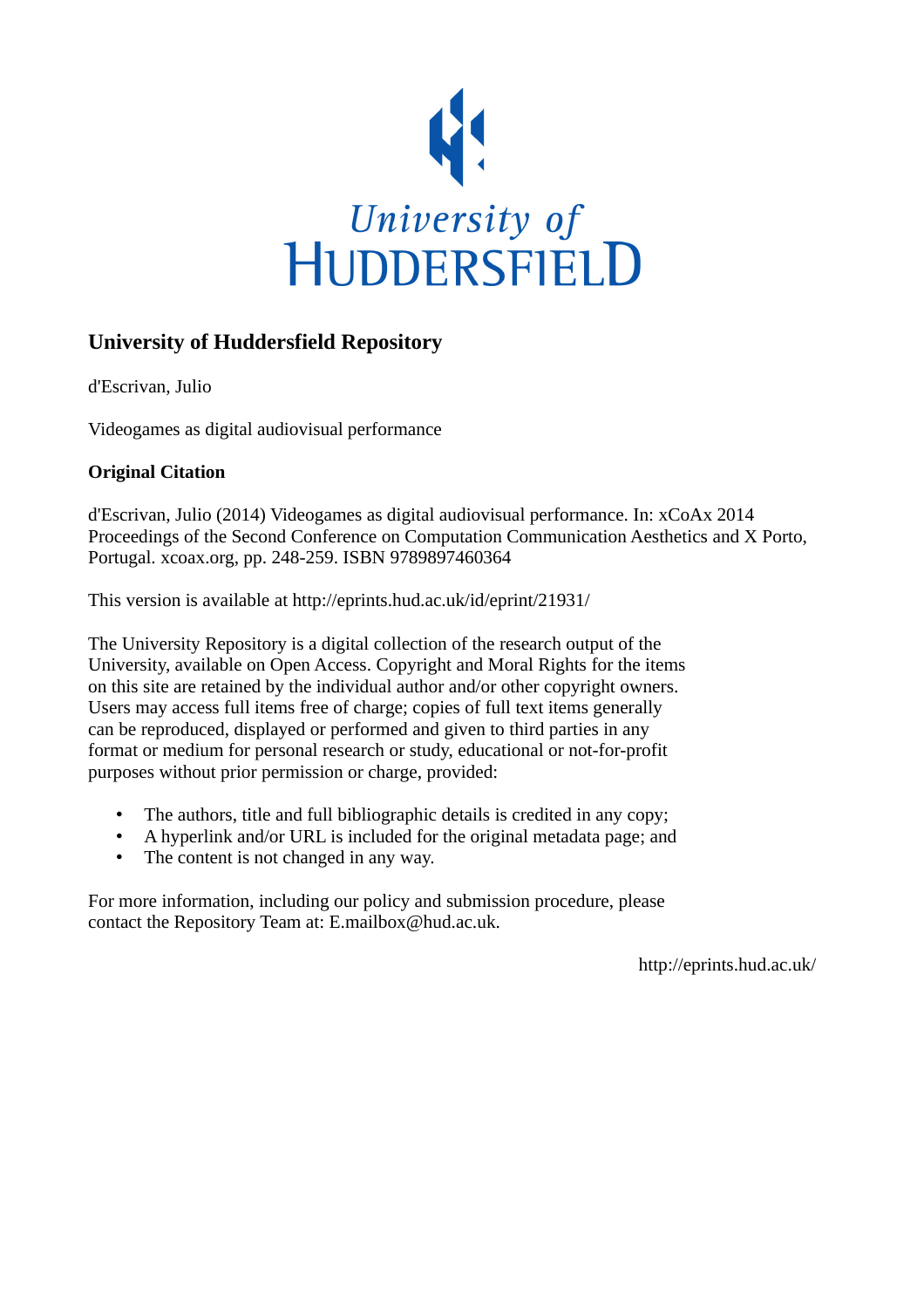# **Video games as digital audiovisual performance**

# **Julio d'Escriván**

University of Huddersfield Huddersfield, England [j.descrivan@hud.ac.uk](mailto:j.descrivan%40hud.ac.uk?subject=)

**Keywords:** Audiovisual Performance, Digital Media, Improvisation, Soundpainting, Video Game

Video games are an ideal medium for creating a live-cinema experience because of their potential for cinematic narrative and their open structure. 'Performing digital media' as opposed to 'performing with digital media' or using digital media in performance means to 'play the media' like a musical instrument as much as possible. This is to be able to control and finely nuance the audiovisual and kinetic data stream through live manipulation, and/or to respond instantly to this, on stage. This is, in a sense, to grant the performance an immediacy that belies remediation. This paper looks at recent instances in which as the media itself is being performed, a similar audiovisual contract to that of cinema is being entered into by an audience. Thus, the performance or live event itself, becomes a product of media technologies, yet is indistinctly unified with them.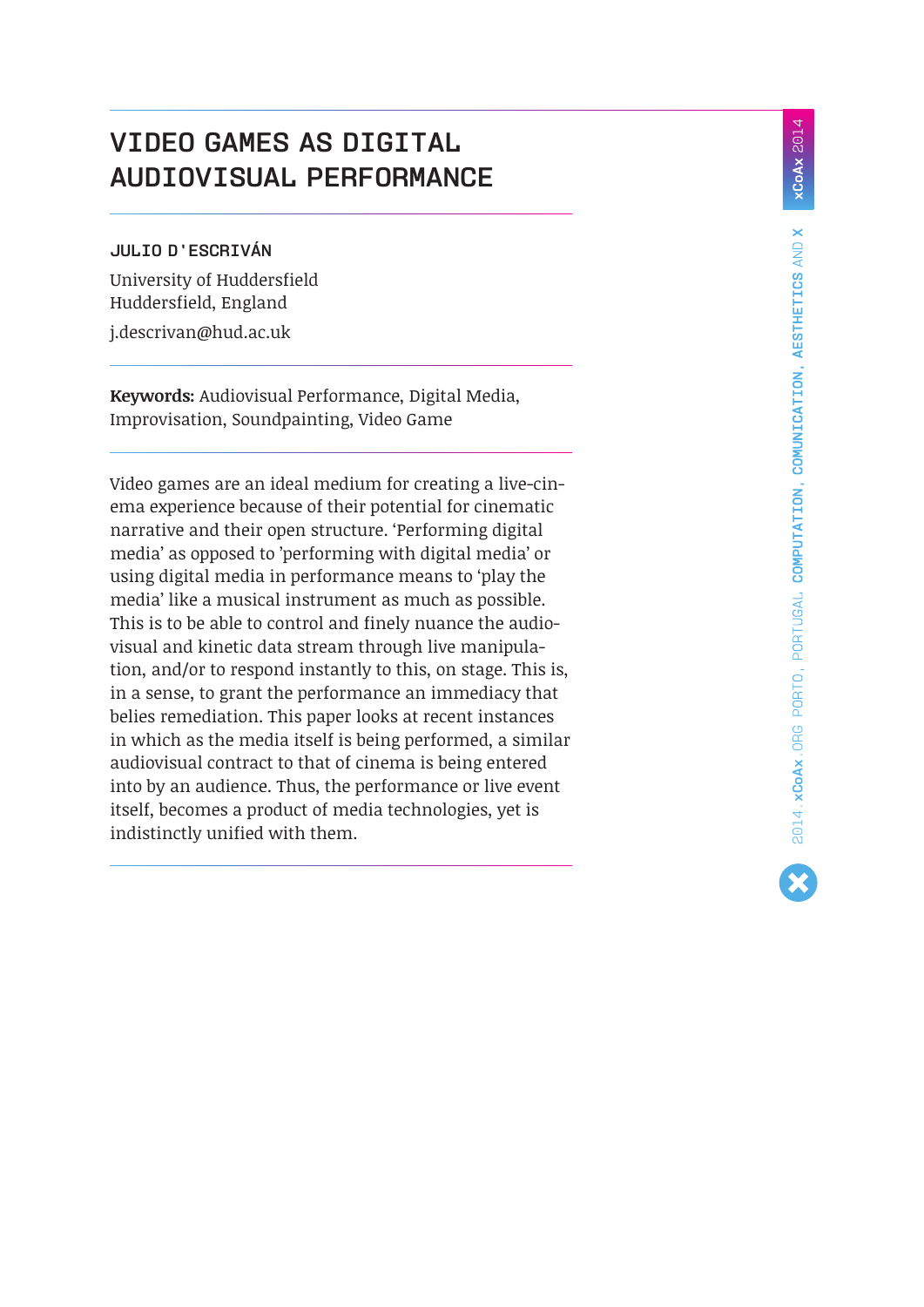## **1.Introduction**

The use of digital technology to enhance music performances or audiovisual shows has become widespread at least since the 1990s. The Internet, for instance, became a prime motivator for networking audiences with artist performers, and extending the idea of what art installations could become. Non-linear video playback systems began to emerge and be accessible, the CD ROM as a medium arguably had its heyday and video games became faster and richer.1 MUD (Multi-User Dungeons) and MOO interactive scenarios (Online virtual reality systems like MUDs but using object oriented techniques) seeded what would later become MMORPGs. Performance artist Stelarc conducted on himself cyborg-like experiments and other artists experimented with embedding computer chips in their bodies (Dixon, 2007, pp. 1-3). The 1990s could arguably be the decade when digital means began to truly permeate the world of artistic performance. Even when the visuals are not essential to the piece, music may often be played with accompanying video or digital graphics and lighting. Yet, what was once a supplementary element is frequently now central to performance as we find ourselves often intervening or affecting visual media in real time as part of what may formerly have been a music-only performance. Video game worlds or 3D digital scenarios are arguably an ideal partner to sonic media, yet as composers we have done little more than modify either one while triggering the other. What if we could place ourselves in the situation where both the visual discourse and the music embark on an expressive, and possibly narrative, journey with or without a known destination?

The question that this paper intends to examine goes beyond describing the rise of digital media on stage, it aims to question how, and if, digital multimedia can itself be performed. This appears to be a simpler question than it is. The 'triggering' style workflow of digital media, where pre-fabricated elements are played back at different points is fairly common today. This is understandable as sensors, machine listening and computer vision are relatively recent developments. For instance, capturing or scanning movement in 3D is really just beginning, with the *Kinect*<sup>2</sup> motion sensor being less than five years old at the time of writing and similar systems like the *Leap Motion*<sup>3</sup> just starting to scratch the surface of gestur**1** Meaning that the load times for levels became substantially reduced and the media interaction has become richer as can be seen from the development of dynamic music responses to gameplay.

**2** For more information on this controller access this URL: *[http://www.](http://www.xbox.com/en-GB/Kinect) [xbox.com/en-GB/Kinect](http://www.xbox.com/en-GB/Kinect)*

**3** For more information on this controller access this URL: *[www.leapmo](http://www.leapmotion.com)[tion.com](http://www.leapmotion.com)*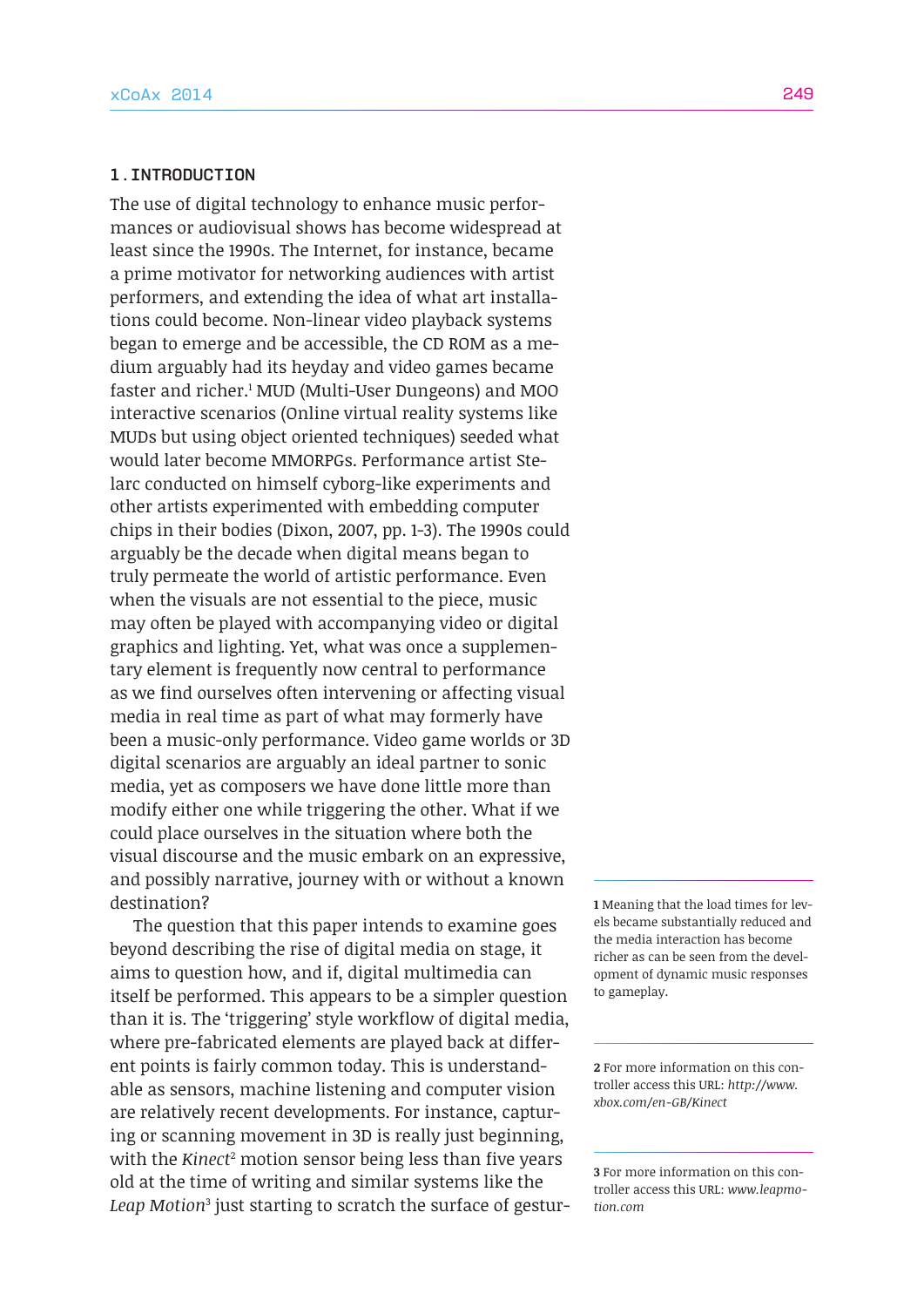al control.4 The fact is, that computers are still struggling to efficiently follow a human performance (or we could say that programmers are still struggling to account in code for the rich nuance of live performance situations!).

What does it mean, then, 'to perform digital media'? as opposed to 'performing with digital media' or using digital media in performance? In this paper, I would like to propose that it means to play the media like a musical instrument as much as possible. This is to be able to control and finely nuance the audiovisual and kinetic (if implemented) data stream through live manipulation, and/ or to respond instantly to this, on stage. This is, also in a sense, to grant the performance an immediacy that belies remediation, and while this can be said of computer system virtual realities (Bolter & Grusin, 1996), expressed through 3D models and animations,it is a relatively new practice in musical performance. My aim in this paper is to look at recent instances in which as the media itself is being performed, a similar audiovisual contract (Chion 1994) to that of cinema and TV is being entered into by an audience of a digital audiovisual performance. Thus, the performance or live event itself, becomes a product of media technologies (Auslander, 2008), yet is indistinctly unified with them.

In particular I would like to examine two works that require a video game to be performed, not merely played, in front of an audience as one may find in video game 'championships' like the ones that take place in Korea (*World Cyber Games*, 2013). The first work we will look at is *Ho – a sonic expedition* (2008/9) by Spanish composer Ricardo Climent. It is intended to be a 'navigation through sound' video game with optional live music improvisers' interaction. The second work is my own *Terra Nova First Person Concerto* (2011) for video game player, laptop artist(s) and rag-tag ensemble in five instrumental ranges. I revised the piece in 2013 with the use of Walter Thompson's *Soundpainting*, a multidisciplinary sign language for live composition created in 1974 in Woodstock, New York (Thompson, 2014).

At this stage it is important to point out that I view both works as experimental artefacts for understanding digital audiovisual performance and that this paper is not an apology of the creative work that they present but rather an enquiry into what may be profitably shared from these experiences for other musical new media

**4** Both systems are based on motion sensing technology using a combination of infrared cameras (on the *Leap*) and range camera technology plus infrared on the *Kinect*. I have no deeper understanding of the technology but there are ample sources on the web if you wish to learn more, as well as several Processing language sketches for grabbing the data stream of the Leap Motion, which is as far as I have gotten with it.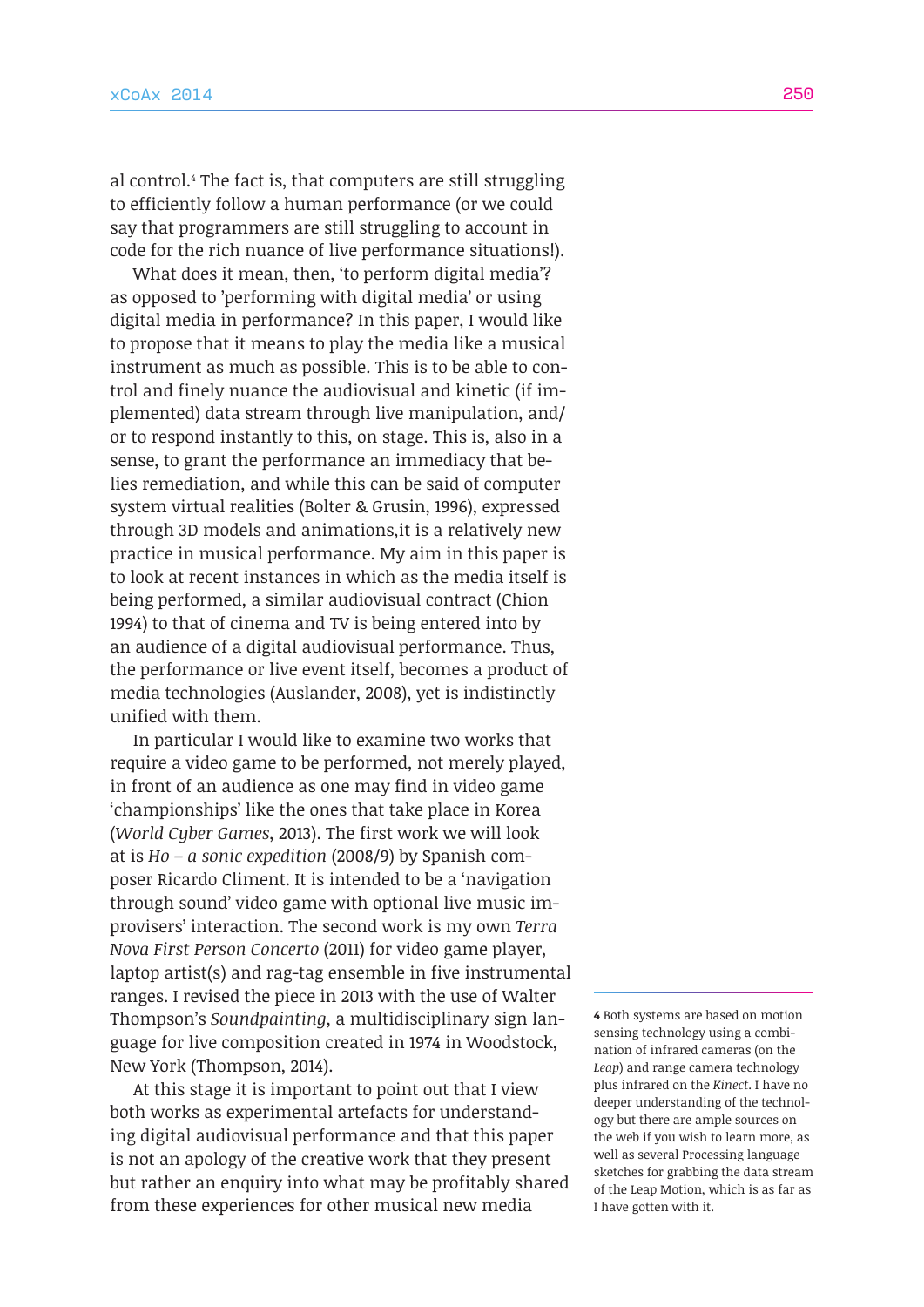practitioners to learn from. For this reason I will attempt an overview of each piece, highlighting potentially interesting contributions and giving analytic insight. Finally I will summarise the emerging themes of this paper.

So, what does it mean to perform a video game? It  $m$ eans that the game-specific iterative sequence $^{\rm 5}$  of exploration, discovery, challenge and outcome (success/failure) is affected by the presence of an audience to whom it must be made explicit and dramatised. Because of this, actual game success becomes secondary to the simulacra of victory and failure. It also means that other performers, musicians in this case, are able to interact (by immediate reaction or causation) with the video gameplay.

# **2.Ho - a sonic expedition**

Ricardo Climent is essentially a musical new media<sup>6</sup> artist who works at the University of Manchester, where he lectures in music composition, Climent's work tends to employ custom made systems to create works exploring dynamic music scores, geo-locative sound walks, installations and other collaborative environments. One of these environments is a 3D video game world where sound is featured as a key element called *Ho*. I became interested in *Ho*,<sup>7</sup> a piece originally intended as an interactive sound installation where visitors could embark on an "imaginary sonic expedition to Vietnam" (Climent, 2008). The user navigates various 3D environments by steering a wheel which is an interface to a digital helm that guides an animated ship (fig. 1)

The structure of *Ho* is in a sense aleatoric since one can choose from different 3D environments to traverse using the sound-navigation tool, yet they all share the 'basic promise'8 of the game, which is that you will find your way around, or simply explore them by following sound cues. The 3D environment quickly becomes visually redundant, everywhere you look is similar, and the user is forced to concentrate on the sound to navigate. Audio cues are triggered by collisions in the 3D space or, as in the case of the radio, by tuning the radio-frequency dial.

*Ho*, has the following game environments or levels: • a rickshaw maze (the user is on a rickshaw inside a

- temple which is in fact a maze)
- a zebra crossing (the user must cross a dangerously busy street in Ho Chi Min city)
- a kitchen party (the user is in a restaurant where

**Fig. 1** Climent at Manchester University with the prototype navigation system for *Ho* (2008)



**5** This is my own description of gameplay, although I don't imagine it to be very original

**6** Partly in the sense described by Cook (2001) when explaining musical multimedia (multimedia where music leads formally) and partly in that his work can be described as 'new media' according to Manovich (2001) or work that is numerically representable, modular, automated or algorithmic, variable and culturally transcodable.

**7** A demo can be accessed at *[http://](http://vimeo.com/6766860) [vimeo.com/6766860](http://vimeo.com/6766860).*

**8** As in a 'promise' to the consumer, to use the language of advertising media.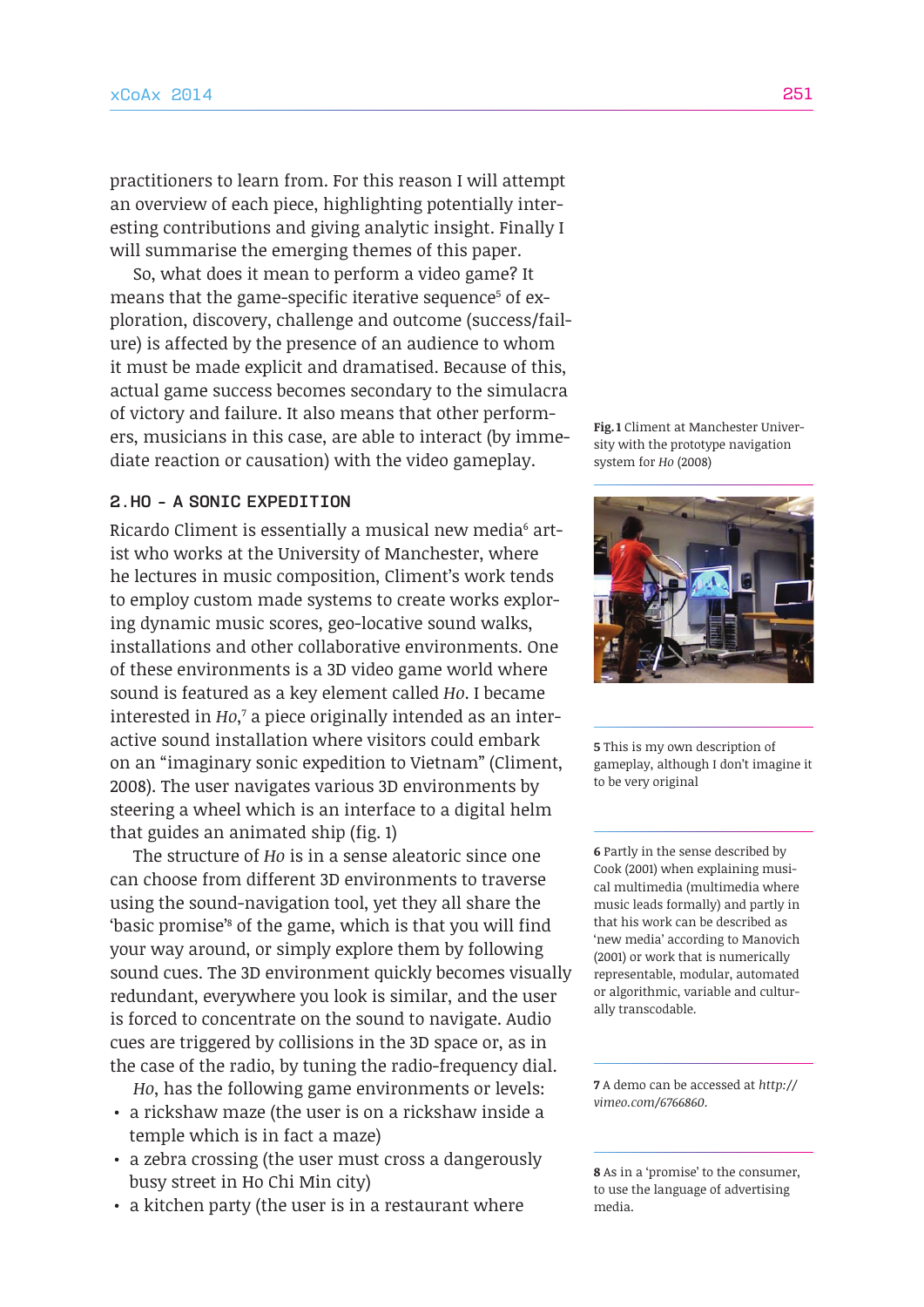sounds are made by colliding against doors and curtains and other objects)

- Radio Ho (a 3D radio which the user explores by tuning it)
- Water puppetry (a puppet theatre on a lake)
- Labyrinth Island (the user navigates a ship through an archipelago, making sound as it collides with floating balls)

The distinctive feature about *Ho*, is not in fact the use of an alternative controller to explore sound or even 3D environments, it is its public performance. And, arguably, that is not such a novelty either yet what is interesting to me is Climent's recent use of live musicians to function as a sort of 'concertante versus ripieno' ensemble with the videogame navigator. I would say this is an instance of live adaptive video game music.

There is a history of video games where music is the key element and these are explored in a recent article on the rewards of musical video games (d'Escriván and Collins, 2011). The most notable were *Guitar Hero* (2005), *Electroplankton* (2005, for *Nintendo DS*) or , at the time quite novel, *iPhone* mobile applications like *Smule's Leaf Trombone* (2009), and of course, *Rez*<sup>9</sup> (2001). For more on musical interfaces to games see Blaine (2005) Pichlmair and Kayali (2007) and the now obligatory reference which is Karen Collins' book on game sound (2008). Traditionally, albeit their rather recent history, video games have aims and objectives that relate to reward structures in ways that are now fairly established; the music, functions in a diegetic way yet the game does not yield any musical structure per se. In the particular case of musical video games, ranging from the very loose *Elektroplankton* to the very tightly rewarded *BIT.TRIP* (2009) series, 'success' is measured through a wide variety of musical results that aim to conform with some kind of musical structure (d'Escriván and Collins, 2011).

What is of interest to me is not just the use of music as the key incentive for the gameplay as can be appreciated in the work of Rosenstock's *iGotBand*, where avatars are accompanied by representations of 3D note sequences which they must play correctly to win fans (Rosenstock, 2009). Or even, the use of game music in concert<sup>10</sup> (as has been popularised by composers Tommy Tallarico and Jack Wall in their *Video Games Live Series*11). What is truly interesting to me is the video gameplayer as performer within a hybrid ensemble of musical instruments and

**9** The most comprehensive information about this now discontinued game can be found at wikipedia, video sequences of the game can also be found on youtube but the game is no longer current. *[<http://en.wikipedia.](http://en.wikipedia.org/wiki/Rez) [org/wiki/Rez](http://en.wikipedia.org/wiki/Rez)>*

**10** Which to me is a mistaken approach to lending artistic credibility to the music, as it divorces it from what makes it a distinct and specific art form, the game context.

**11** more details here: *[http://www.](http://www.videogameslive.com) [videogameslive.com](http://www.videogameslive.com)*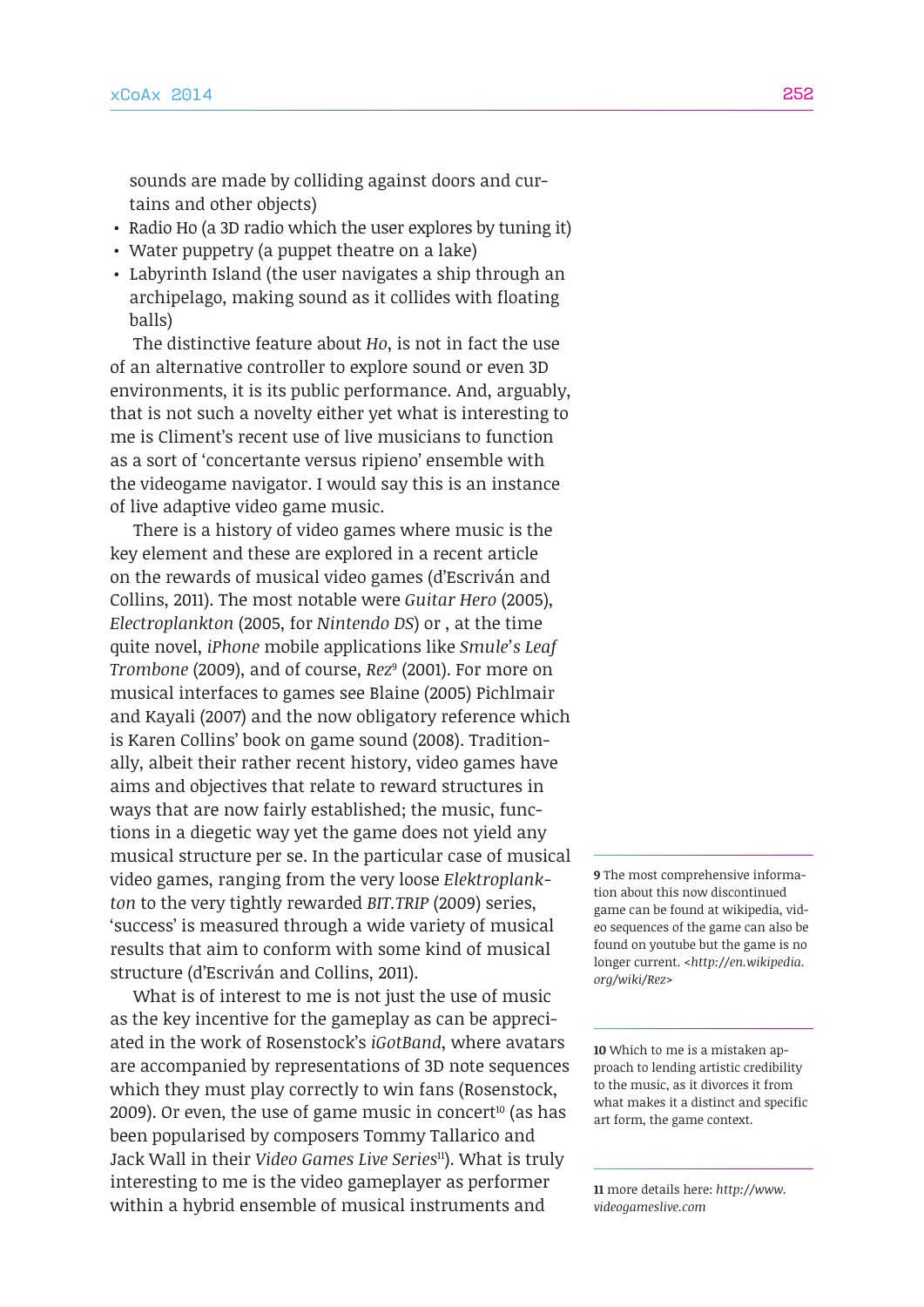digital machines. This renders the video game into a musical instrument of sorts, as it plays a lead musical role.

Using three environments from *Ho*, *the Labyrinth Island, Radio Ho and the Rickshaw Maze,* Climent has explored these issues by briefing an ensemble of improvising musicians on how to react to the sounds produced by the gamer. Sounds produced by collisions or manipulations (as in the case of Radio Ho) in Ho are categorised and retrieved following a logic that relies on grouping them according to their acoustic features or typo-morphology (Climent, 2008). The live players are instructed<sup>12</sup> to improvise on the basis of these features as the sounds are triggered by the game player. In this manner, if sounds have short attack amplitude envelopes, for instance, the players will respond with freely pitched sounds or even noises that share this feature. Although this seems like a simple proposition, the variety of instruments present and the interpretations of the musicians, makes for a rich and variedly detailed musical experience as the lead instrumentalist (the game player) navigates through the 3D environments uncovering sound cues.

The scenes in *Ho*, as mentioned earlier, use visuals that quickly become familiar to the player, and there is no real success or failure in the game. So, the musical performance could be described as non-teleological. In a sense it is closer to free improvisation where the lead status of any instrument changes from moment to moment without obvious preparation and with no real overall structural consequence. In this sense *Ho* is closer to, say, *Elektroplankton* although it results in far more unpredictable musical results. For example, the collisions in the latter's *Luminaria*<sup>13</sup> level are very pattern-based while the ones in the *Hanenbow* level where spheres bounce from leaves and fall into the water in a similar fashion to *Ho*, use timbres that are uniformly bell-like and potentially monotonous.

Although *Ho* was not primarily intended as a musical ensemble piece, it lends itself very well to it and it is a credit to Climent's imagination how successful the performance can be. Arguably, it shows that the video game itself can become a musical instrument and the player can become a performer.

**12** I know this from private email correspondence with Ricardo Climent, as well as having been at one of the performances

**13** A demo video of Elektroplankton can be seen here: *[http://www.you](http://www.youtube.com/watch?v=d3v6npP8OZk)[tube.com/watch?v=d3v6npP8OZk](http://www.youtube.com/watch?v=d3v6npP8OZk)*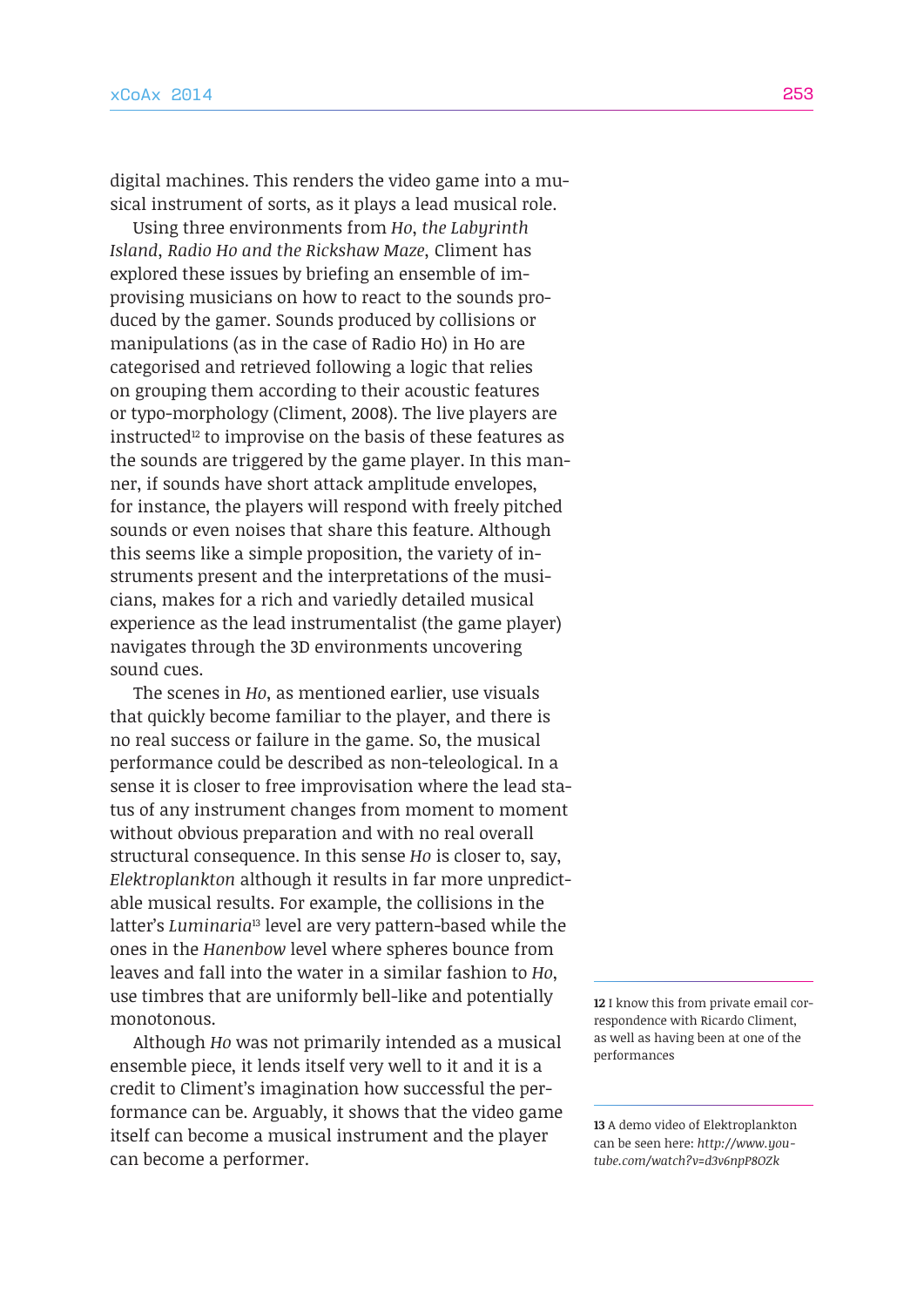#### **3.Terra Nova First Person Concerto**

While the player is a performer within an ensemble when *Ho* is performed live, in *Terra Nova* the role of the player is to be a protagonist investigating the 3D world from a first-person video game perspective. In *Terra Nova*, the player guides the diegetic and non-diegetic functions of the music in a manner more akin to how music is used to accompany silent film.

Improvising to picture is almost a traditional practice. In the early days of cinema, pianists and organists would improvise to film, illustrating the story on screen and at times going so far as to create sound effects through musical stylisation 'on the go'. At other times they made use of extensive music libraries like the *Sam Fox Moving Picture Music* library to select appropriate themes to cre-

**Fig.2** Performance of Terra Nova at West Road Concert Hall, Cambridge, UK



ate moods, or improvise on, or sometimes these selections were prepared for them especially as cue sheets for specific films (Cooke 2008, Cousins 2011, McDonald 2013). Although this practice all but died out with the advent of sound on film, at various times and to this day, composers and improvising performers have been fascinated by this type of audiovisual performance in which musical instruments give voice to the image. *Terra Nova* is an attempt to translate this practice to the video game experience, turning it into a performance and adding the uncertainty of the video game narrative.

*Terra Nova* was written to commemorate the 100<sup>th</sup> Anniversary of the expedition led by Captain Robert Falcon Scott to the South Pole, effectively racing Norwegian Roald Amundsen and his team to get there, which ended in the death of Scott and four of his crew members. The piece calls for up to four laptops in charge of foley, atmospheres and electroacoustic music and an indetermi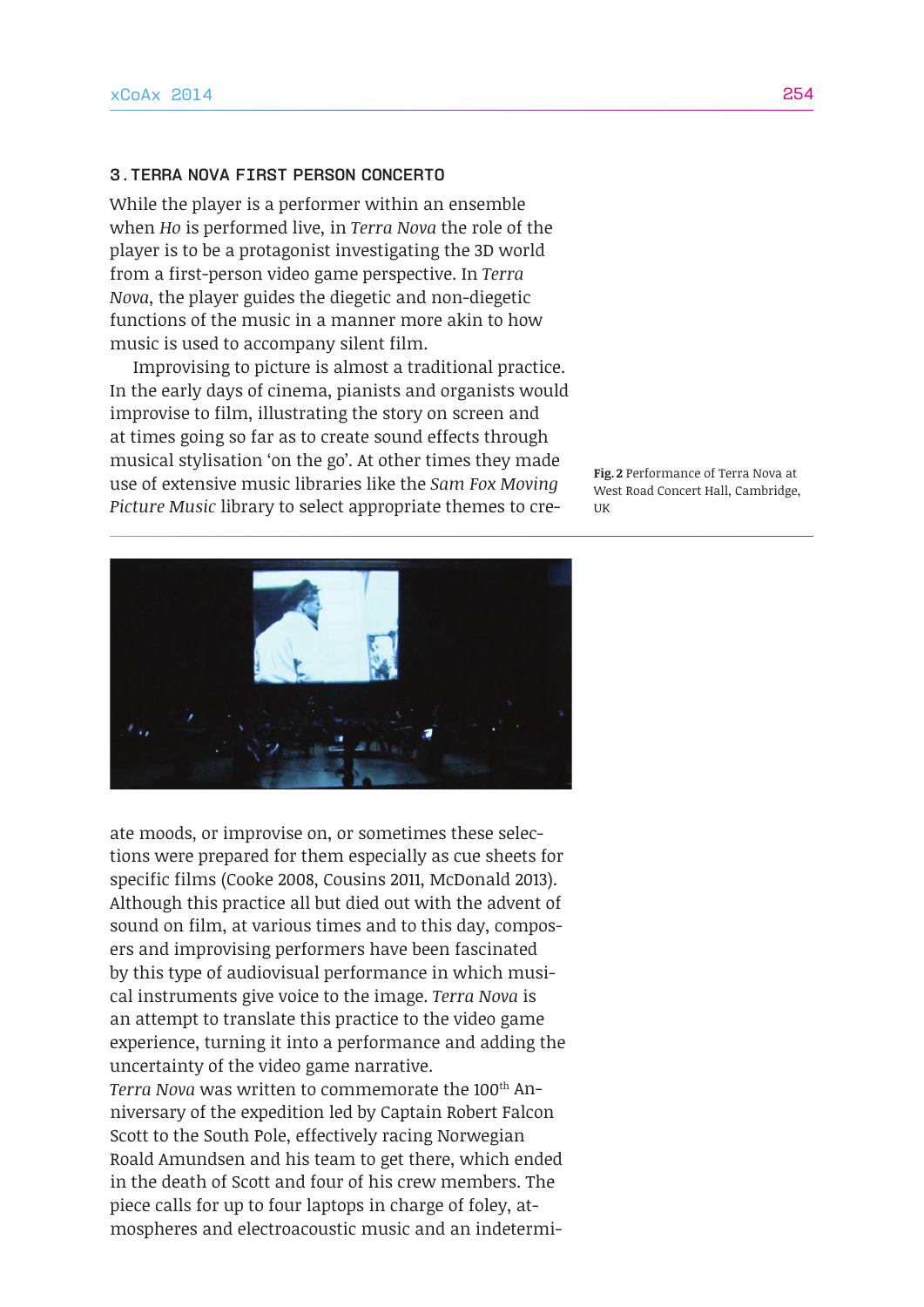nate ensemble including instruments from five ranges (Bass, Tenor, Alto, Soprano and Very Soprano) and Piano and drums. Matt Hollis created the video game<sup>14</sup> and he played it at the first performance at Cambridge University's West Road Concert Hall in November of 2011.

The video game was structured by broadly following the narrative of Apsley Cherry-Garrard's book on Scott's journey (Cherry-Garrard, 2010). Cherry-Garrard was the youngest member of the expedition and not being one of the final crew to attempt to reach the South Pole, survived. In his book he chronicles the preparation and crossing from England to Antarctica via South Africa and New Zeland, the landfall and preparation of supply depots, a winter expedition to find Emperor Penguin eggs, the spring season and the Polar journey.15 To illustrate these key periods of the expedition, I created four cutscenes for the video game and Matt Hollis created three levels with simple yet well defined objectives. These are illustrated by Table 1.

**14** A student of music for digital media whom I motivated into video game engine programming and who exceeded my wildest expectations in responding very professionally to the brief of creating the polar landscape and a game environment.

**15** The chronicle is far more detailed than this but these are the sections used in the Terra Nova piece

**Table 1** overall structure of *Terra Nova*

| Section    | Theme                                                 | Game<br>object-tive                      | <b>Musical material</b>                                                                                                                | <b>Electroacoustic Material</b>                                                                                                                                                                                 |
|------------|-------------------------------------------------------|------------------------------------------|----------------------------------------------------------------------------------------------------------------------------------------|-----------------------------------------------------------------------------------------------------------------------------------------------------------------------------------------------------------------|
| Cutscene 1 | The<br>Crossing                                       |                                          | Piano vamp plus melodic variations (see fig 3)<br>on all instruments that concludes with a beat<br>coordinated minimalist construction | Laptop(s) provide sounds of the sea, whale<br>singing, various drones and excerpts of partly<br>scrambled radio transmissions and Morse code                                                                    |
| Level 1    | The Depots<br>prepara-<br>tion                        | find 3<br>depots and<br>leave a<br>crate | A basic march pattern is used as a Sound-<br>painting palette (musical material to be cued<br>as appropriate)                          | Laptop(s) only play sounds of wind, sparsely<br>just to accompany the narrative overall., plus<br>sounds plunging into water and of water laps                                                                  |
| Cutscene 2 |                                                       | Winter                                   | $\overline{a}$                                                                                                                         | Double Bass solo improvisation responding to<br>the concrete sounds of the laptops                                                                                                                              |
| Level 2    | Winter<br>expedition<br>to collect<br>penguin<br>eggs | Collect 3<br>eggs                        | Ostinato instrumental patterns with crescen-<br>dos and ascending arpeggios.                                                           | Lt1 and Lt2: choose a note every time and play<br>with a very low drone sound, add delay and a<br>nice long reverb. Lt3 and Lt4: create the Foley,<br>including wind and the crashing of rocks<br>falling, etc. |
| Cutscene 3 | Spring                                                |                                          | Very-Soprano improvisation                                                                                                             | Laptop(s) is (are) guided through a process of<br>selection of loops within their samples and<br>they are shortened until granular textures<br>are created. A metaphor of ice breaking and<br>liquefying.       |
| Level 3    | Final<br>journey                                      | Find the<br>south pole                   | Beat-coordinated crescendos as a sonic meta-<br>phor or anaphone to the snow blizzard (for<br>more on anaphones, see Tagg 2012, p487)  | Granulations become 'blizzards' through the<br>careful use of amplitude envelopes and live<br>mixing.                                                                                                           |
| Cutscene 4 | Monu-<br>ments                                        |                                          | Chorales created from sets of notes show as<br>chords for each range                                                                   | Laptop(s) introduce(s) rumbles, low trans-<br>posed sea sounds, and slowed down sounds of<br>water as well as wood creaking sounds from<br>their sample sets.                                                   |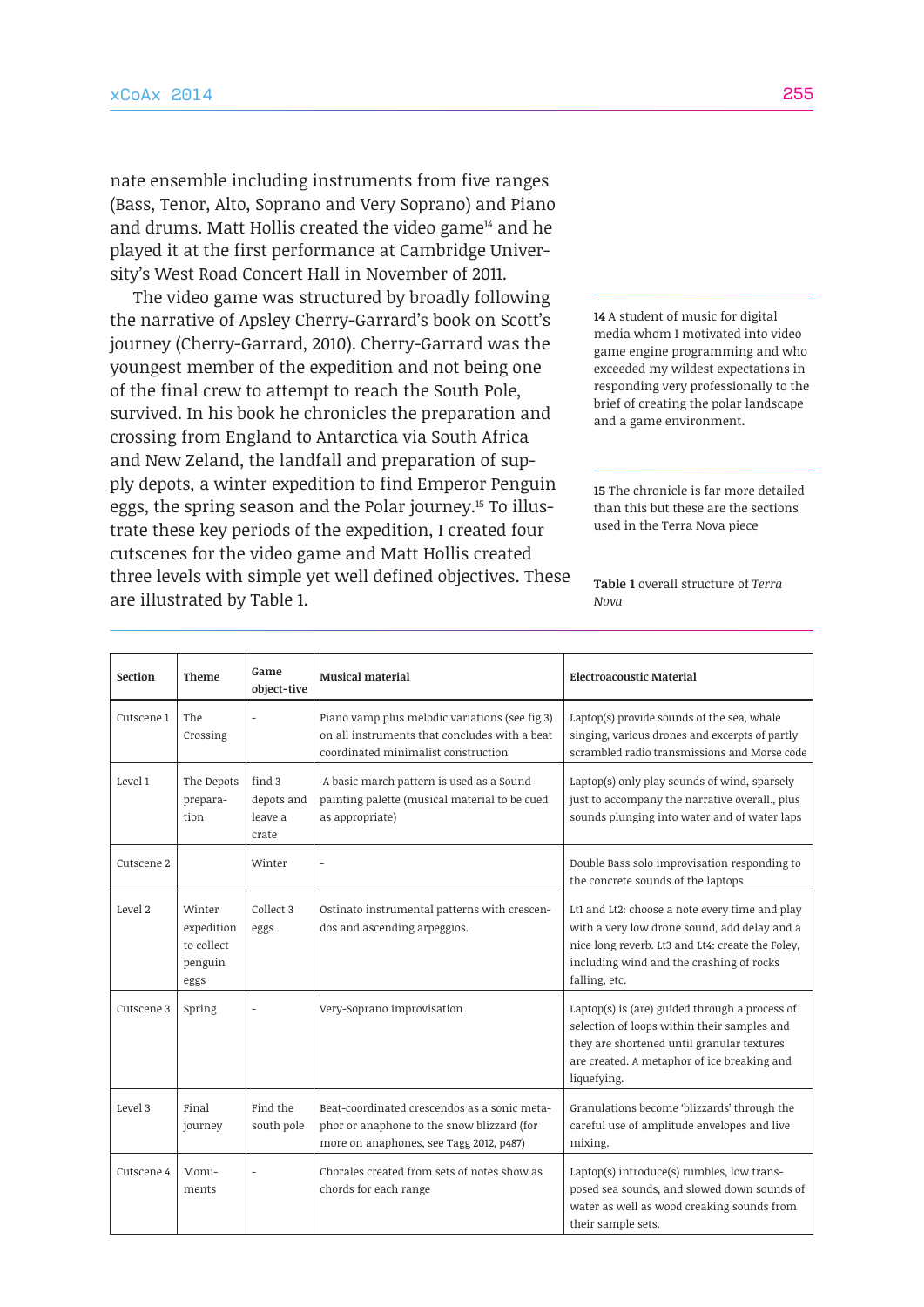

Given the unpredictability of the narrative detail, although the overall goals are clear, the music has to adapt to accompany the gameplay. For example, on their way to a depot, the player may stop to survey the landscape, and the music must change as they have come to a stop, or the player may fall into a lake, die and re-spawn. The music must provide an accompaniment for each action. This is not an issue if the musicians knew what was going to happen and the exact time, but as it is, they have to adapt to the incidents as they unfold unpredictably. In Terra Nova this was approached by creating musical elements that could be called-up by the conductor of the ensemble immediately, 'on the fly' ( see figure 4)



The challenge in *Terra Nova* is that unlike computers, which can react to the game-play in the smallest fractions of a second, the ensemble has to wait to be cued-in by the conductor. However, as the conductor is watching the game-play, they can reasonably anticipate the actions and react accordingly. They can also express the mood in a richer way than an algorithm can. In recent performances, cues like those from *fig. 3* were used as a Soundpainting *palette*. This is a set of possible gestures to be cued-in as well (Thompson, 2014) but the palette in

**Fig. 3** Example of melodic material to be improvised on during cutscene 1

**Fig.4** Cues to be chosen 'on the fly'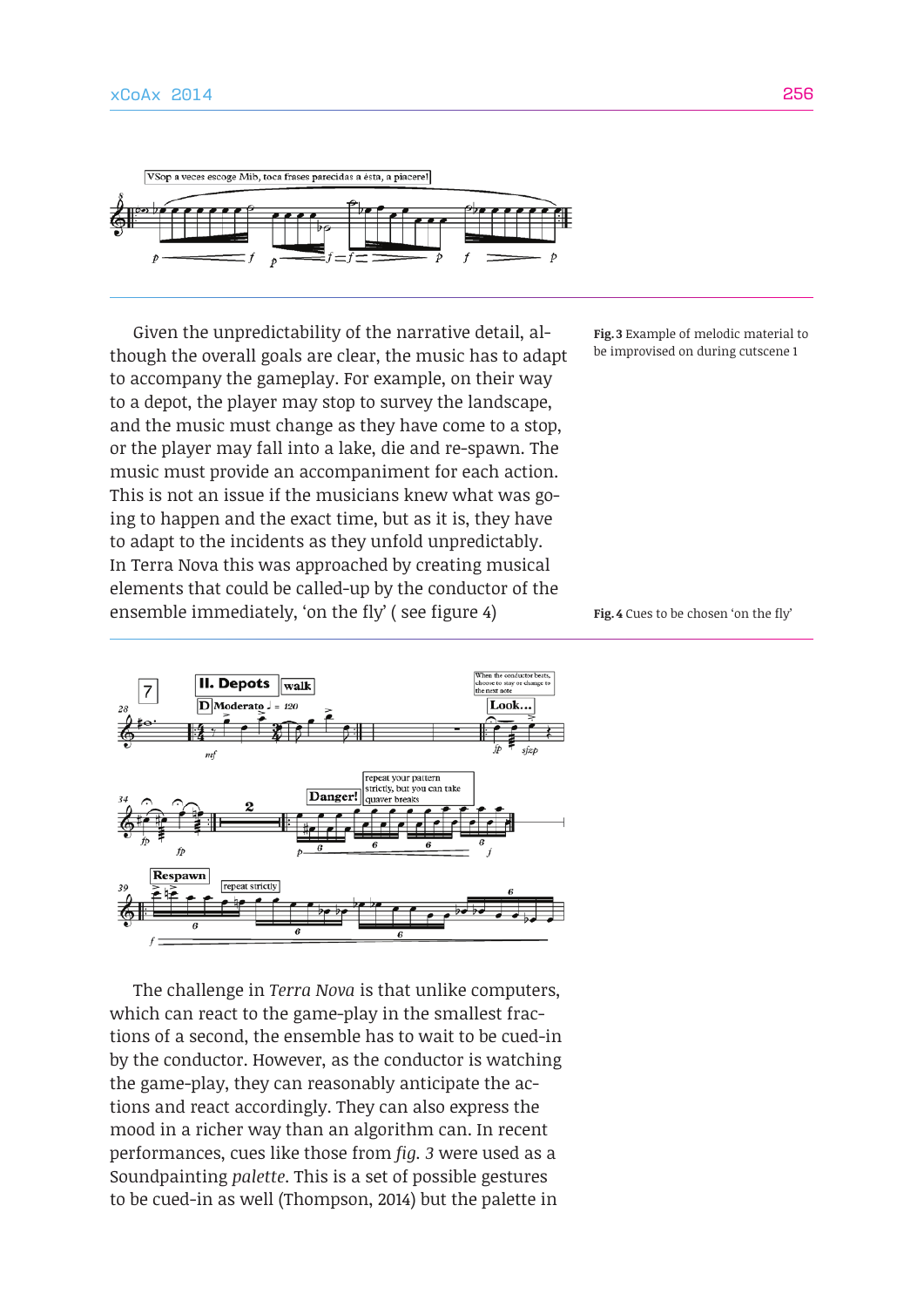one instrumental range can co-exist with live-composed parts in other ranges that the conductor/Soundpainter creates while adapting to the gameplay.

The use of Soundpainting and a basic cue set helps create and fulfil or frustrate the viewer's expectations. If the ensemble was a free-improvisation one, this would be much more difficult as the ever changing musical states of the players would be truly unpredictable for the audience. Free Improviser and author Wade Matthews (2012 : 61) in his recent book *Improvising: free musical creation*<sup>16</sup> argues that although a lone improviser may be guided by their tastes and memories, individual gesture is redefined and contextualised by the collective dynamics of intention in ensemble improvisation. If we agree with Matthews assertion, a free-improvising approach would not be ideal to accompany video gameplay as the traditional film diegetic and non-diegetic roles of the music (Tagg, 2012: 546) would be impossible to fulfil in any obvious way.

## **4.Emerging themes**

### **4.1.Compel factor and reward**

In both *Ho* and *Terra Nova*, what I would like to call the 'compel' factor is rather low. In the case of *Ho*, there is no clear expectation of success/failure and thus no pointscoring. This makes the game more '*paidia*' or child-like free play than '*ludus*' or rule-based play. In the former the audience is invited to enjoy exploration in itself, in the latter the audience can anticipate what may be accomplished and participate in the agonistic tension of the game-play. Ideally, for music to have clear diegetic roles there must be a clear narrative sequence and this invites *ludus*. Yet pure *ludus* may lack the flair and unpredictability of serendipitous discovery promoted by *paidia*. The balance between *ludus* and *paidia* is a delicate one and this is something the artists must ask themselves and try to assess within their work in new musical media. In Terra Nova, the gaming compel factor is low as a result of the ease of the game but the musical compel factor is arguably higher than the game itself. This is because it anticipates, rewards or defeats, according to simple narrative conventions, and thus easily identified by the audience. In *Terra Nova*, as a result of the rehearsal process, the musicians learn how to anticipate the game-play and

**16** Original title in Spanish: *'Improvisando: La libre creación musical'*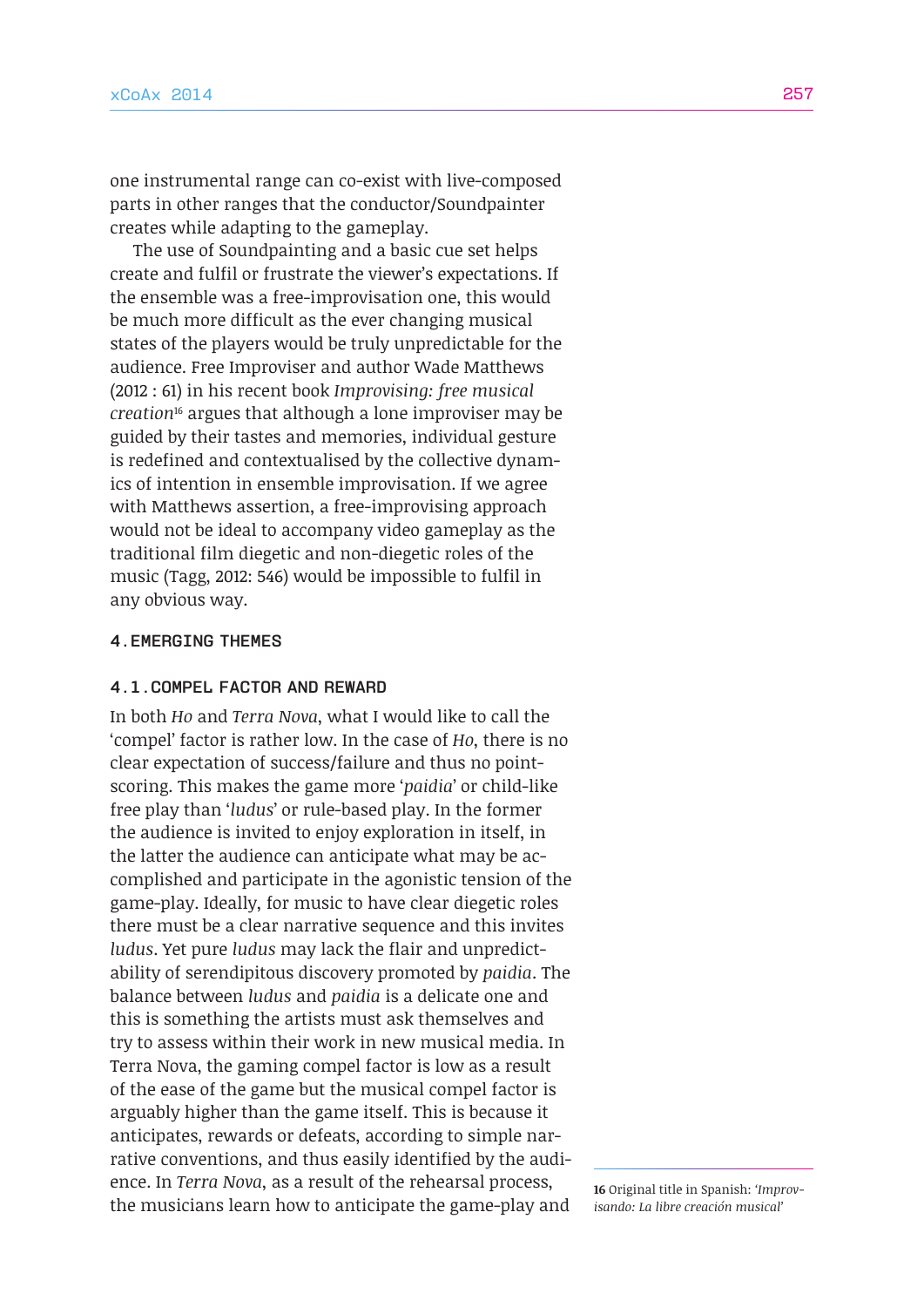eventually are not taken by surprise by the actions they must accompany. This results in the whole ensemble (VG player and musicians) having to 'fake' difficult moments in the game to be able to highlight them to the audience. The game becomes dramatised. In *Ho*, the same thing eventually happens, as the player learns to navigate well, they can use their anticipated sonic results to trigger musical reactions from the ensemble.

# **4.2.Sync**

In *Ho*, the musicians face the screen and can see the game, thus an element of free improvisation is guided by a response to the visuals. In *Terra Nova*, the musicians do not see the game and thus are following the conductor; their extemporary decisions obey a musical logic of the moment more independent from the visuals. Both methods produce good results, the choice depends on how much formal constraints need to be imposed on the players or not. It is important here not to try and apply political concepts of democracy, independence or authority to the ensemble-versus-visuals disposition as this dynamic is primarily for representation or metaphor. Having stated that, we could characterise *Ho* as a more democratic, yet reactive piece<sup>17</sup> while Terra Nova is more hierarchical.<sup>18</sup>

# **4.3.Live Cinema**

Live video game playing accompanied by music is a form of live cinema. The latter is being practiced since the early 2000s and the VJ like practice of artists like Peter Greenaway, *Eclectic Method, Light Surgeons* or *Addictive TV* should be evaluated alongside more 'artistically sanctioned' film work like that of Steve Farrer, Tamara Krikorian and Lis Rhodes. In the case of live video gaming, we potentially have artefacts that are much closer to traditional film itself in the sense of figurative visuals, narratives and plots. An interesting avenue for future work is how to blend the stylistic contributions of both to create interesting and surprising cinematic experiences with a high compel factor that truly unfold before the audience and do not have set endings.

**17** The players are cued in by sounds from the game-play.

**18** The players follow the Soundpainter or conductor, and have notated music as well.